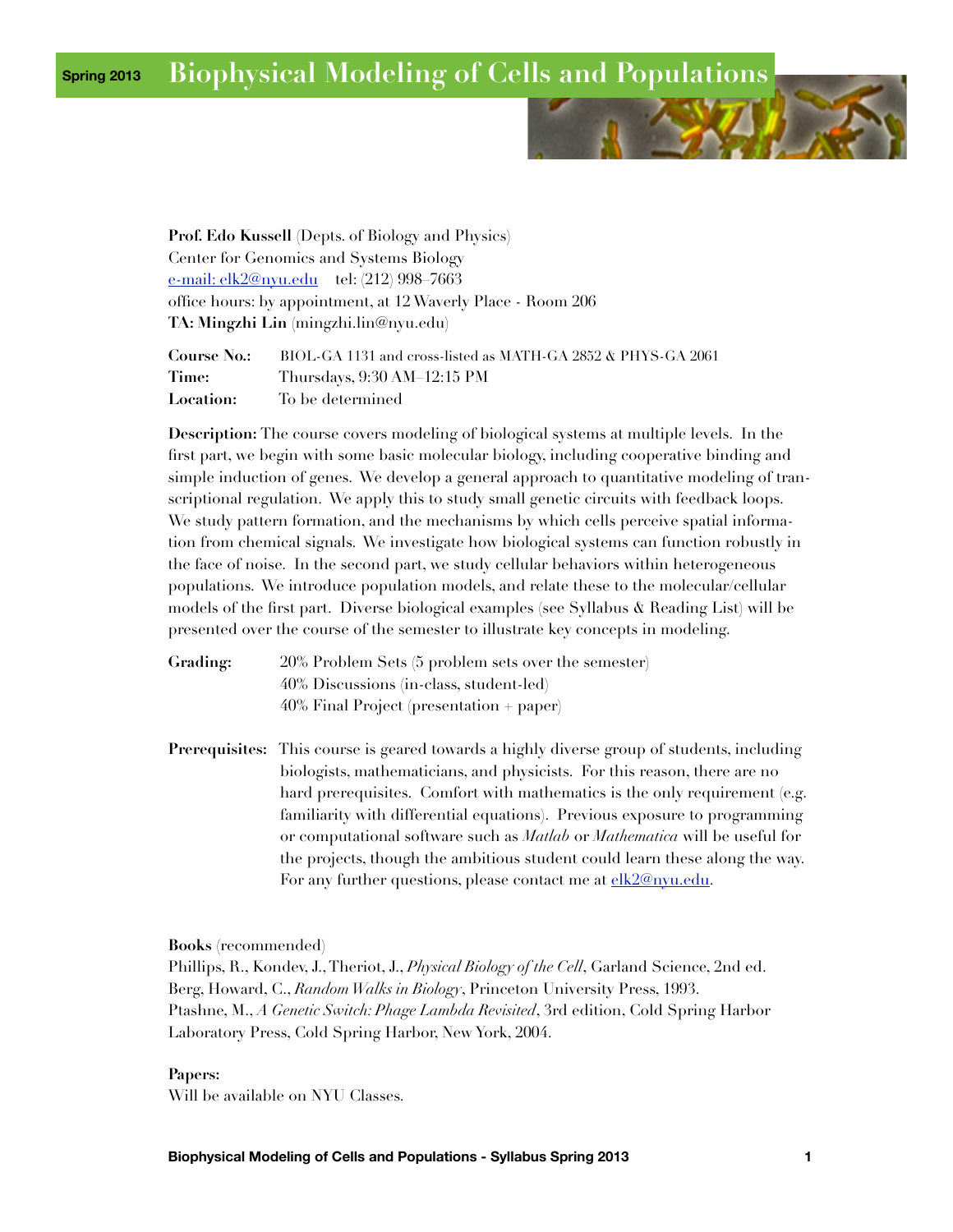## **Spring 2013 Biophysical Modeling of Cells and Populations**

# **Syllabus**

| <b>Basic elements</b>  | Jan 31                 | Lecture:        | Introduction and some estimates        |
|------------------------|------------------------|-----------------|----------------------------------------|
|                        |                        |                 | Cooperativity (7.2.4)                  |
|                        | Feb 7                  | Discussion:     | Cooperativity in Hemoglobin            |
|                        |                        | Lecture:        | A statistical mechanics primer $(6.1)$ |
| <b>Classic systems</b> | Feb 14                 | Discussion:     | The lac operon I                       |
|                        |                        | Lecture:        | Transcriptional regulation (19.2)      |
|                        | Feb $21$ (due: PS1)    | Discussion:     | The lac operon II                      |
|                        |                        | Lecture:        | Bistablity $(19.3.5)$                  |
|                        | Feb. 28                | Discussion:     | Phage $\lambda$                        |
|                        |                        | Lecture:        | Chemotaxis (19.4)                      |
|                        | Mar 7<br>(due: $PS2$ ) | Discussion:     | Chemotaxis                             |
|                        |                        | Lecture:        | Diffusion and gradients (13.1,13.2)    |
|                        | Mar 14                 | Discussion:     | Drosophila development                 |
|                        |                        | Lecture:        | Dynamics of scale $(20.2)$             |
|                        | Mar 21                 | <b>NO CLASS</b> | <b>Spring Break</b>                    |
| Noise &                | Mar 28 (due: PS3)      | Lecture:        | Stochastic Dynamics                    |
| <b>Oscillations</b>    |                        |                 | <b>Stability Analysis</b>              |
|                        | Apr 4                  | Discussion:     | Circadian Clocks                       |
|                        |                        | Lecture:        | Pattern Formation (20.3)               |
|                        |                        | Discussion:     | Noise in Biological Systems (19.3)     |
|                        | Apr 11 (due: PS4)      | Lecture:        | Introduction to Populations            |
| Populations            | Apr 18                 | Discussion:     | Simpson's Paradox                      |
|                        |                        | Lecture:        | Fitness and diversity                  |
|                        | Apr 25                 | Discussion:     | Gene Surfing                           |
|                        |                        | Lecture:        | Phenotypic switching                   |
|                        | May 2                  | Discussion:     | Antibiotic persistence                 |
|                        |                        | Lecture:        | Game theory I                          |
|                        |                        | Discussion:     |                                        |
|                        | May 9                  | Lecture:        | Bacterial games<br>Game Theory II      |
|                        |                        |                 |                                        |
|                        | May $16$               | Presentations   |                                        |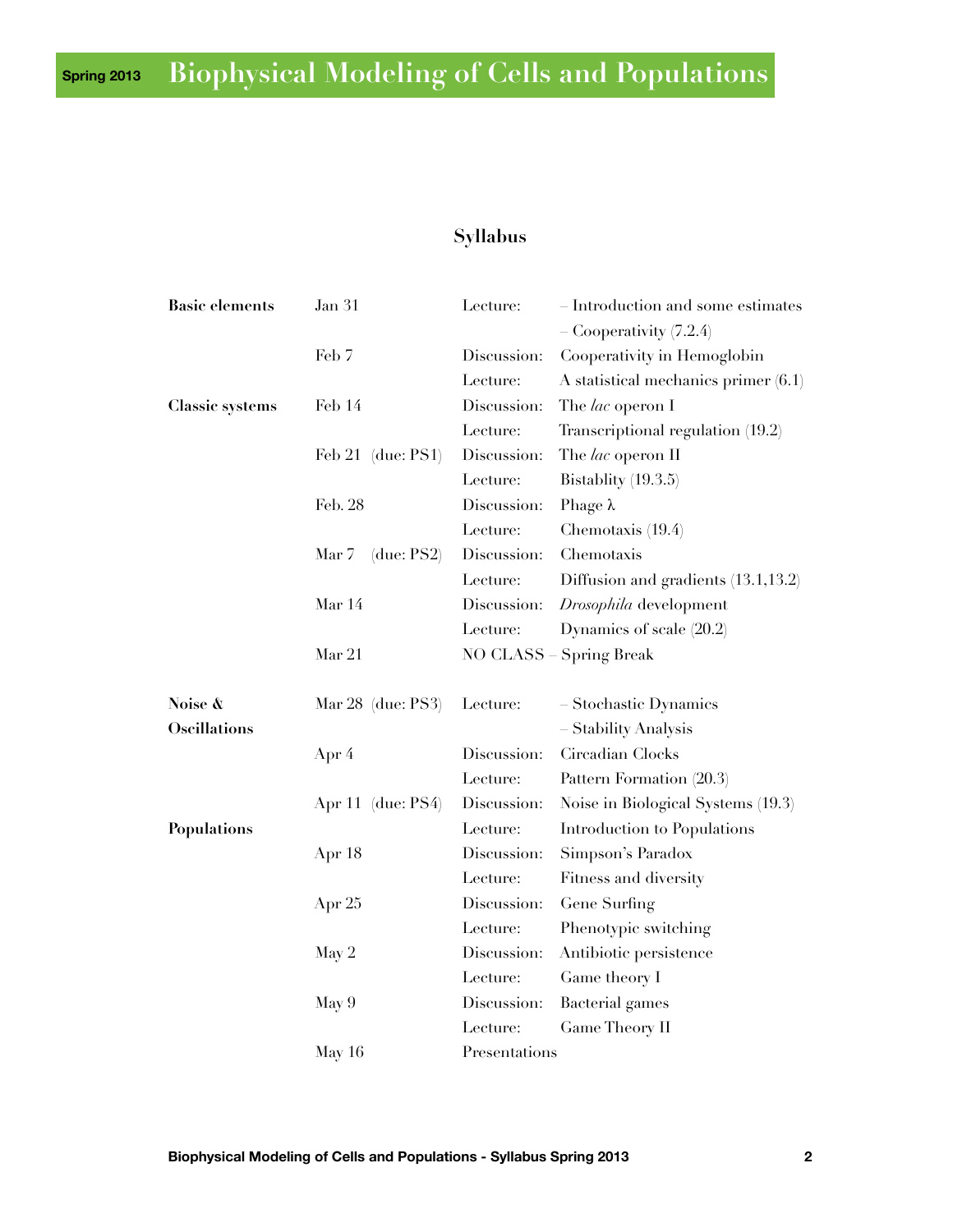## **Spring 2013 Biophysical Modeling of Cells and Populations**

## **Reading Schedule**

| read by: |                                                                                                                                                                                                                                                                                                                                                                                            |
|----------|--------------------------------------------------------------------------------------------------------------------------------------------------------------------------------------------------------------------------------------------------------------------------------------------------------------------------------------------------------------------------------------------|
| Feb 7    | Read Chapters 1 & 2 in Phillips.                                                                                                                                                                                                                                                                                                                                                           |
|          | Changeux, JP and Edelstein, SJ. Allosteric mechanisms of signal transduction,<br>Science, 308:1424 (2005).                                                                                                                                                                                                                                                                                 |
|          | <i>Extra reading (optional)</i> : Monod, J, Wyman, J, Changeux, JP. On the nature of<br>allosteric transitions - a plausible model, J Mol Biol, 12:88 (1965).                                                                                                                                                                                                                              |
|          | Discussion:<br>1. Milo, R, Hou JH, Springer, M, Brenner, MP, and Kirschner, MW. The rela-<br>tionship between evolutionary and physiological variation in hemoglobin, PNAS,<br>104:16998-17003 (2007).                                                                                                                                                                                     |
| Feb 14   | Read Chapters 3 & 4 in Phillips.                                                                                                                                                                                                                                                                                                                                                           |
|          | Discussion:<br>1. Novick A and Weiner, M. Enzyme induction as an all-or-none phenomenon,<br>PNAS 43:553 (1957).                                                                                                                                                                                                                                                                            |
| Feb 21   | Discussion:<br>1. Vilar JMG, Guet CC, and Leibler S. Modeling network dynamics: the lac<br>operon, a case study, Journal of Cell Biology 161:471-479(2003).<br>2. Choi PJ, Cai L, Frieda K, and Xie XS. A stochastic single-molecule event<br>triggers phenotype switching of a bacterial cell, Science 322:442-446 (2008).                                                                |
| Feb 28   | Read "A Genetic Switch" (Chapters 1<br>3) by Mark Ptashne.<br>Discussion:<br>1. Santillan, M and Mackey, MC. Why the lysogenic state of phage lambda is so<br>stable: a mathematical modeling approach, Biophys J, 86:75 (2004).<br>2. Zeng L et al. Decision making at a subcellular level determines the out                                                                             |
| Mar 7    | come of bacteriophage infection, Cell 141:682-691 (2010).<br>Read "Random Walks in Biology" (Chapter 6) by Howard Berg.<br>Discussion:<br>1. Sourjik V and Berg HC. Receptor sensitivity in bacterial chemotaxis, PNAS,<br>99:123-127 (2002).<br>2. Endres, RG and Wingreen, NS, Precise adaptation in bacterial chemotaxis<br>through "assistance neighborhoods." PNAS, 103:13040 (2006). |